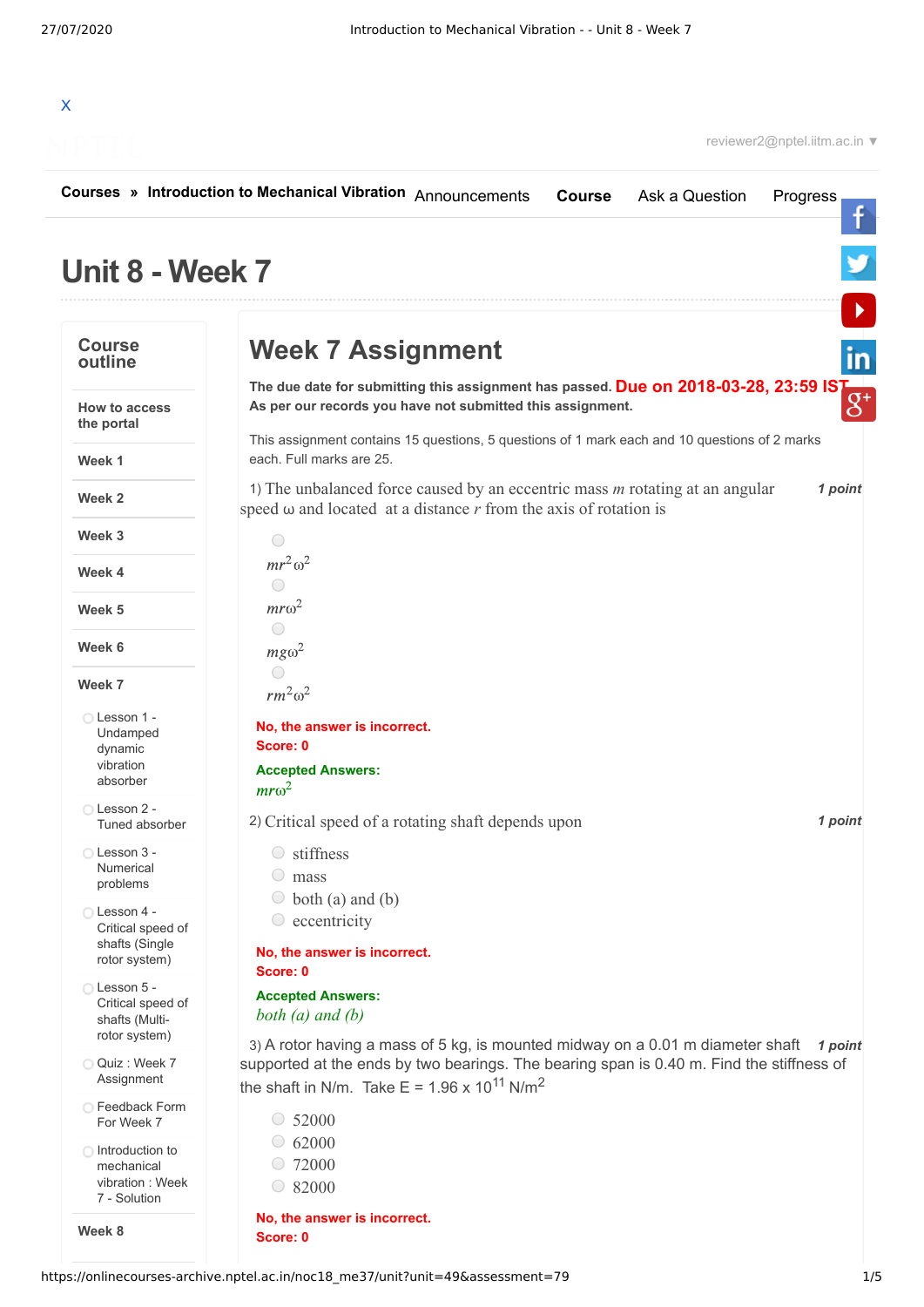**DOWNLOAD VIDEOS**

## **Accepted Answers:**

*72000* 

4) *1 point* The critical speed of a uniform shaft with a rotor at the center of span can be reduced by

- $\circ$  reducing the shaft length
- $\circ$  reducing the rotor mass
- $\circ$  increasing the rotor mass
- $\circ$  increasing the shaft diameter

## **No, the answer is incorrect. Score: 0**

**Accepted Answers:** *increasing the rotor mass* 

5) Vibration neutralizer is also known as dynamic vibration \_\_\_\_\_. **1 pc** 

- absorber
- velometer
- $\circ$  vibrometer
- none

**No, the answer is incorrect. Score: 0**

**Accepted Answers:**  *absorber*

6) *2 points* A Shaft, having the stiffness of 3500 kN/m, rotates at 4000 rpm.and a rotor, having a mass of 50 kg and an eccentricity of 1500 microns, is mounted on the shaft. The steady-state whirl amplitude of the rotor is

 $\degree$  2.55 mm  $\circ$  2.50 mm  $\circ$  4.55 mm  $\circ$  5.44 mm

**No, the answer is incorrect. Score: 0**

**Accepted Answers:** *2.50 mm* 

## 7) *2 points* **Common data for Q. 07 and Q.08**

A machine runs at 5000 rpm. Its forcing frequency is very near to its natural frequency. If the nearest frequency of the machine is to be at least 20% of the forced frequency, design a suitable vibration absorber  $(m_2, k_2)$  for the system. Assume the mass of the machine as 30 kg.

Q.07 The value of  $m_2$  (in kg) be \_\_\_\_\_.

8) The value of  $k_2$  (in kN/m) will be \_\_\_\_\_. 2 points 2 points  $\circ$  5  $\circ$  6  $\bigcirc$  7  $\circ$  8 **No, the answer is incorrect. Score: 0 Accepted Answers:** *6*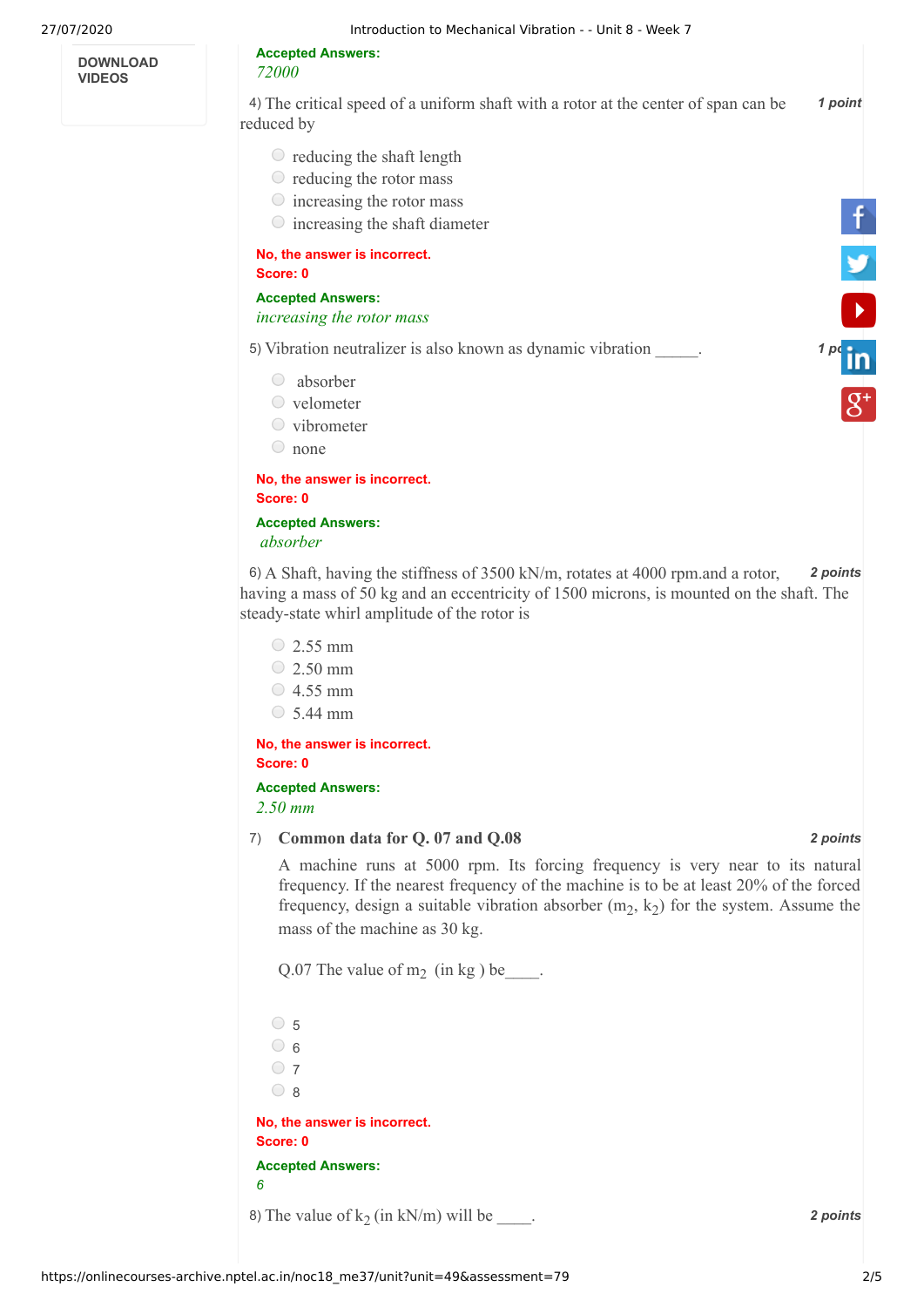| $\circ$ 1369.37                                                                                                                                                                                  |
|--------------------------------------------------------------------------------------------------------------------------------------------------------------------------------------------------|
| $\circ$ 1950.56                                                                                                                                                                                  |
| $\circ$ 1117.12                                                                                                                                                                                  |
| $\circ$ 1665.49                                                                                                                                                                                  |
| No, the answer is incorrect.                                                                                                                                                                     |
| Score: 0                                                                                                                                                                                         |
| <b>Accepted Answers:</b><br>1665.49                                                                                                                                                              |
| 9) When a rotor of mass 150 kg is mounted on a shaft, a bending deflection of 0.2 $2poi$<br>mm is observed at the place where the rotor is placed, what is the critical speed.                   |
| $\circ$ 400                                                                                                                                                                                      |
| $\circ$ 850                                                                                                                                                                                      |
| $\circ$ 1650<br>in.                                                                                                                                                                              |
| $\circ$ 2115                                                                                                                                                                                     |
| No, the answer is incorrect.<br>Score: 0                                                                                                                                                         |
| <b>Accepted Answers:</b><br>2115                                                                                                                                                                 |
| 10A shaft of 80 mm diameter and 1.5 m length carries a disc which has mass<br>2 points<br>eccentricity is equal to 180 microns. The displacement of the shaft at a speed which is 0.8<br>micron. |

```
\circ 610
  \circ 320
  \circ 430
  \circ 450
No, the answer is incorrect.
Score: 0
```
**Accepted Answers:** *320*

11) A cylinder shaft supporting on two bearing at the and carries a disc with an eccentricity 'e' 2 points from the axis of rotation. The critical speed of the shaft is N. if the disk is replaced by a second one of the same weight but mounted with an eccentricity '3e' critical speed of the shaft in the second case

 $\bigcirc$  1/2 N  $\bigcirc$  $1/\sqrt{2N}$ O<sub>N</sub>  $\bigcirc$  2N **No, the answer is incorrect. Score: 0**

**Accepted Answers:** *N*

12) A flywheel, with a weight of 45kg and an eccentricity of 3 mm., is mounted at the center of a 2 *points* steel shaft (modulus of elasticity of steel E= 200GPa) of diameter 20 mm. If the length of the shaft between the bearings is 750 mm. and the rotational speed of the flywheel is 1200 rpm. the critical speed (in rad/sec) is

 $\circ$  54.57  $\circ$  73.215 53.065  $\circ$  43.045

**No, the answer is incorrect. Score: 0**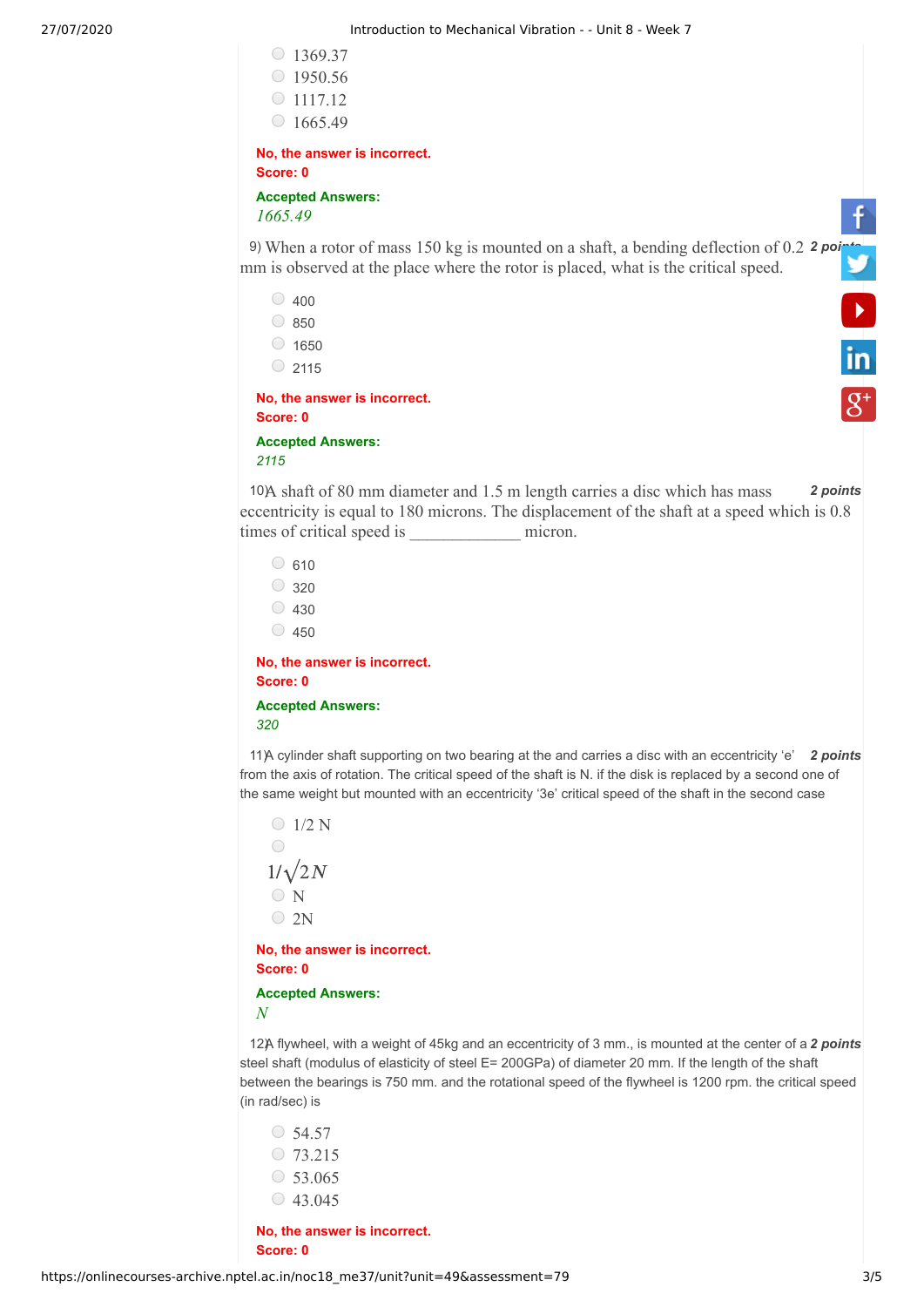## **Accepted Answers:** *54.57*

13) 13) **2** *points* **2** *points* rad/s. It is proposed that an undamped vibration absorber weighing 8 kg be used to suppress the vibrations when the motor operates at 50 rad/s. Determine the necessary stiffness of the absorber



- $\degree$  20 kN/m
- $\circ$  30 kN/m
- $\circ$  35 kN/m

**No, the answer is incorrect. Score: 0**

**Accepted Answers:**  *20 kN/m*

14) *2 [points](https://plus.google.com/u/0/+nptelhrd)* **Common data for Q.14 & Q.15**



A rotating machine weighing 2500 N, is supported on a pedestal mount. and it induces vibration into the surrounding area through its pedestal mount at an operating speed of 4500 rpm. What is auxiliary mass and stiffness of the vibration absorber that will reduce the vibration when mounted on the pedestal? The magnitude of the exciting force is 300 N, and the amplitude of motion of the auxiliary mass is to be limited to 3 mm.

Q14. What is the auxiliary mass of vibration absorber?



https://onlinecourses-archive.nptel.ac.in/noc18\_me37/unit?unit=49&assessment=79 4/5